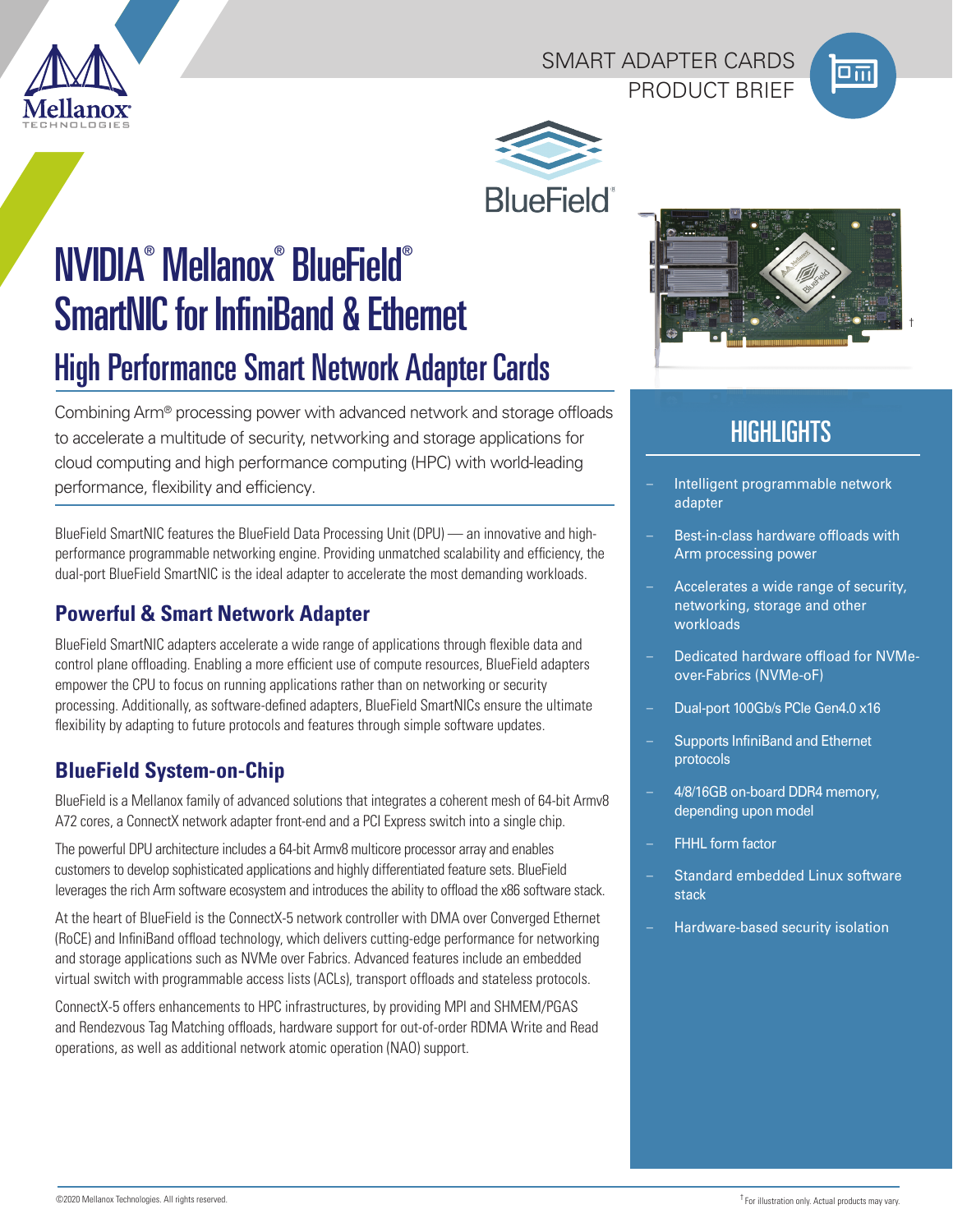

### **Security Applications**

BlueField SmartNIC addresses the concerns of modern data centers by combining hardware encryption accelerators with embedded software and fully integrated advanced network capabilities, making it an ideal platform for developing proprietary security applications.

It enables a distributed security architecture by isolating and protecting each individual workload and providing flexible control and visibility at the server and workload level, controlling risk at the server access layer. BlueField builds security into the DNA of the data center and enables prevention, detection and response to potential threats in real time.

BlueField SmartNIC is capable of delivering powerful functionality, including encryption of data-in-motion, bare metal provisioning, stateful L4 firewall and more.

### **Networking Applications**

BlueField SmartNIC offers a wide range of dedicated offloads to maximize virtualization scalability and efficiency. Data center administrators can benefit from better server utilization, allowing more virtual machines and more tenants on the same hardware, while reducing the TCO, power, and cable complexity.

Among its accelerations:

- Mellanox ASAP<sup>2</sup> Accelerated Switching and Packet Processing<sup>®</sup> for Open vSwitch (OVS) delivers flexible, highly efficient virtual switching and routing capabilities. OVS accelerations can be further enhanced using BlueField processing and memory. For example, the scale of OVS actions can be increased by utilizing BlueField internal memory, and more OVS actions and vSwitch/vRouter implementations can be supported.
- Network overlay technology (VXLAN, NVGRE, Geneve) offload, including encapsulation and decapsulation, allows the traditional offloads to operate on the tunneled protocols and also offload Network Address Translation (NAT) routing capabilities.

### **Storage Applications**

BlueField SmartNIC may operate as a co-processor offloading specific storage tasks from the host, isolating part of the storage media from the host, or enabling abstraction of software-defined storage logic, using both a BlueField-dedicated hardware offload for NVMe-over-Fabrics and Arm cores.

On the storage initiator side, BlueField SmartNICs can prove an efficient solution for hyperconverged systems to enable the host CPU to focus on compute while all the storage and networking tasks are handled through the NIC engine and Arm cores.

Decoupling of the storage tasks from the compute tasks also simplifies the software model, enabling the deployment of multiple OS virtual machines while the storage application is handled solely by the Arm Linux subsystem.

### **Mellanox NVMe SNAP**TM

NVMe SNAP (Software-defined Network Accelerated Processing) enables hardware virtualization of NVMe storage. The Mellanox NVMe SNAP framework enables customers to easily integrate networked storage solutions into their cloud or enterprise server deployments. NVMe SNAP brings virtualized storage to bare-metal clouds and makes composable storage simple, promoting CAPEX and OPEX savings. It enables the efficient disaggregation of compute and storage to allow fully-optimized resource utilization.

NVMe SNAP logically presents networked storage as a local NVMe drive on the PCIe bus to host software. This allows the host OS/ Hypervisor to use a standard NVMe-driver instead of different network storage protocols.

NVMe SNAP empowers customers with the freedom to implement their own storage technology and solutions on top of the NVMe SNAP framework that runs on Mellanox BlueField embedded Arm cores along with embedded hardware storage acceleration engines. This powerful combination is agile yet completely transparent to host software, allowing NVMe SNAP to be integrated into almost any storage solution.

NVMe SNAP is a licensed software available on select BlueField part numbers, see Table 1 for more information.

### **Software Support**

BlueField SmartNIC is shipped with Mellanox BlueOS® but other operating systems, such as RH xx.xx and others, are also supported. BlueOS is a Linux reference distribution, which includes the Mellanox OFED stack, and is capable of running all customer-based Linux applications seamlessly. BlueOS itself is based on the Yocto Project Poky distribution. A PXE driver is also pre-installed.

The BlueField adapter execution environment is fully isolated from the x86 server and network environment, and can run the Open vSwitch Database (OVSDB) or other virtual switches to create a secure solution for bare metal provisioning.

The software package also includes support for DPDK, and applications for encryption and a stateful L4-based firewall.